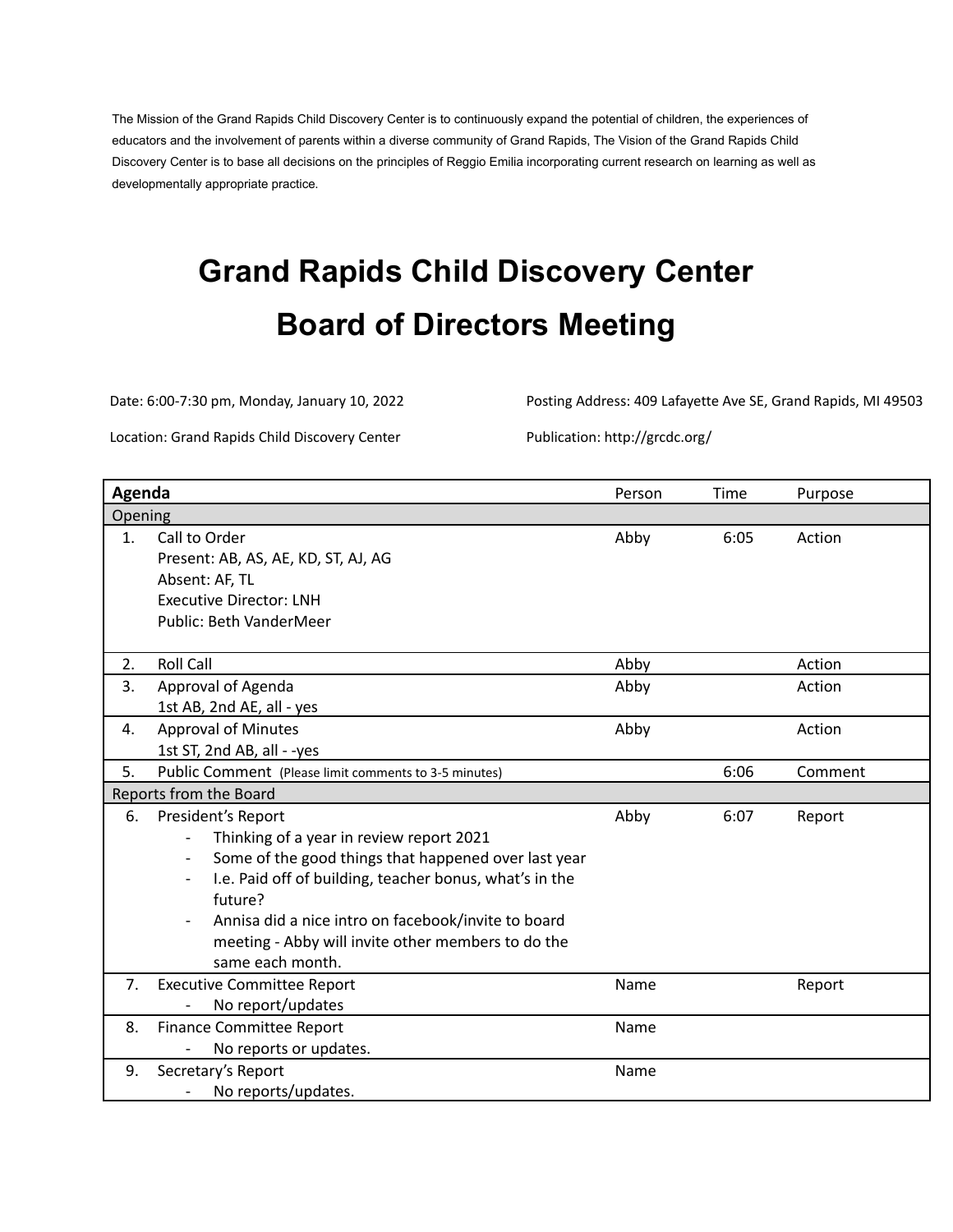| 10. | Ad Hoc Committee Reports                                         |        | 6:10 | Report |
|-----|------------------------------------------------------------------|--------|------|--------|
|     | .1 Leader Evaluation                                             | Name   |      |        |
|     | .2 Marketing/Development - ST will work on trifold, talked       |        |      |        |
|     | about adding stickers for important dates so don't need them     |        |      |        |
|     | printed on trifold and can just put tickers w/ updated dates on. | Stephe |      |        |
|     | Need more applications for fall (only have 53) usually "tear     | n/Abby |      |        |
|     | through" our waitlist and so want more than the spots we have    |        |      |        |
|     | (by about 20 apps).                                              |        |      |        |
|     | Have until end of February.                                      |        |      |        |
|     | Expo coming up at City January 27th from 4:30 to 6:30. Our       |        |      |        |
|     | open house is on February 1st 4:30 to 6:30 at school.            |        |      |        |
|     | 4. Strategic planning - meeting this week.                       |        |      |        |
|     | 3 Board Membership                                               |        |      |        |
|     |                                                                  | Andrew |      |        |
|     | Reports to the Board                                             |        |      |        |
| 11. | <b>Executive Director's Report</b>                               | Lisa   | 6:17 | Report |
|     | <b>Current Significant Updates or Issues</b>                     |        |      |        |
|     | No luck in hiring for a new para or Special Education            |        |      |        |
|     | teacher                                                          |        |      |        |
|     | Very hard to hire in this environment.                           |        |      |        |
|     | We need a full time Para.                                        |        |      |        |
|     | We are planning to keep the 10 day isolation for COVID           |        |      |        |
|     | positive students and staff, at least through the winter,        |        |      |        |
|     | despite any KCHD changes.                                        |        |      |        |
|     | There are many students in the building who have                 |        |      |        |
|     | younger siblings that are not able to be vaccinated yet          |        |      |        |
|     |                                                                  |        |      |        |
|     | due to age.                                                      |        |      |        |
|     | Continuing universal masking (along with GRPS)                   |        |      |        |
|     | GRPS ratified a new teacher contract just before                 |        |      |        |
|     | Christmas break.                                                 |        |      |        |
|     | Pay raise 3% across the board for teachers                       |        |      |        |
|     | Stipend for teachers only (difference from COVID                 |        |      |        |
|     | response stipend we gave at GRCDC)                               |        |      |        |
|     |                                                                  |        |      |        |
|     | 2. Update on Strategic Plan Implementation                       |        |      |        |
|     | Curriculum-                                                      |        |      |        |
|     | No updates here. We will have academic data to review at next    |        |      |        |
|     | meeting when Matthew Beresford from GRPS joins us. This          |        |      |        |
|     | will be a comparative look at our fall and winter data.          |        |      |        |
|     |                                                                  |        |      |        |
|     | <b>Culture</b>                                                   |        |      |        |
|     | Nothing new to report since 12/13                                |        |      |        |
|     | <b>SAFETY AND SECURITY:</b>                                      |        |      |        |
|     |                                                                  |        |      |        |